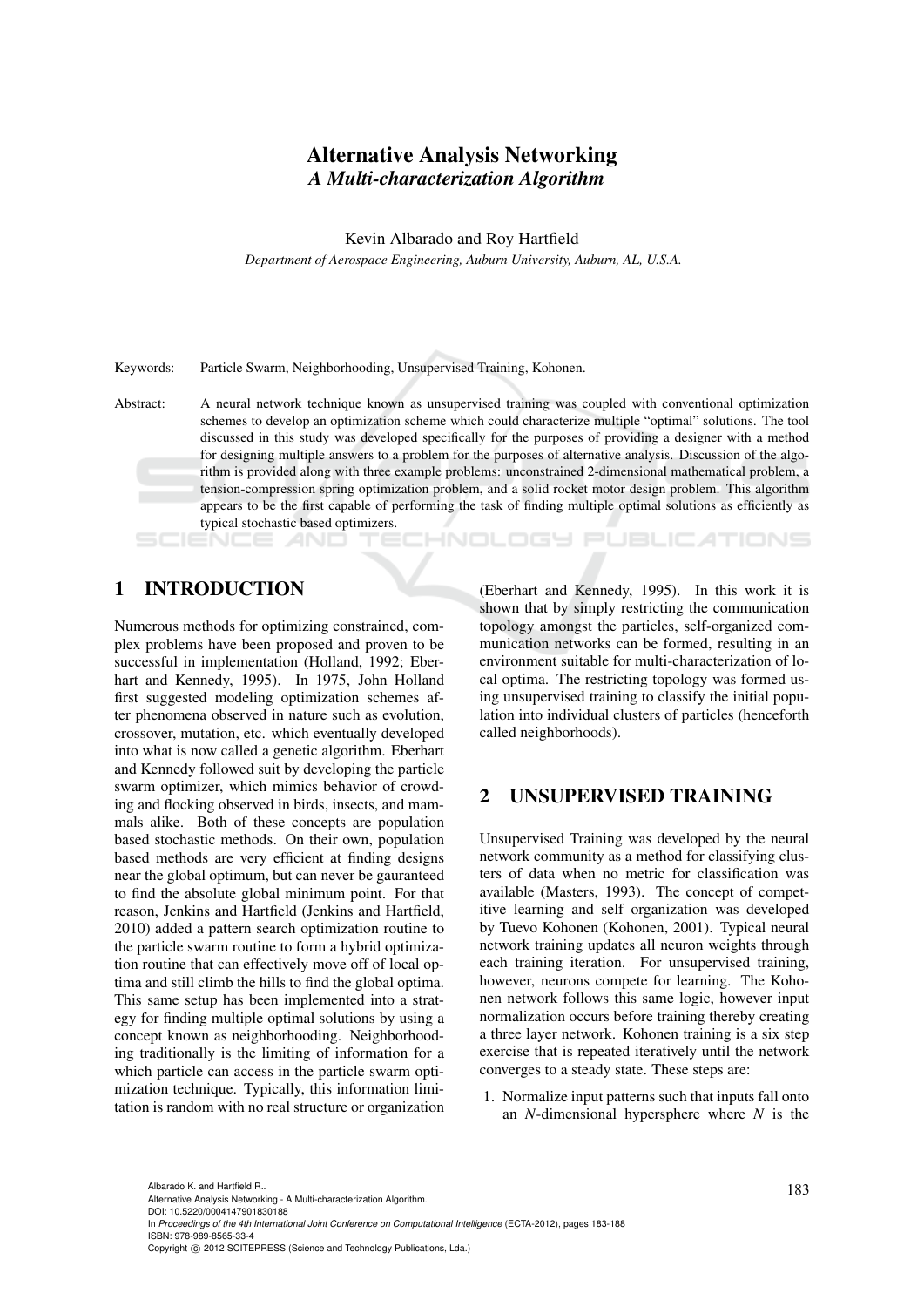number of inputs.

$$
z_n = \frac{x_n}{\sqrt{\sum_{i=1}^N x_i^2}} \tag{1}
$$

where *x* is the initial set of inputs, and *z* are the normalized inputs.

2. Randomly initialize weights, *w*, for the desired number of neurons and normalize weights according to Equation 2.

$$
w_n = \frac{w_n}{\sqrt{\sum_{i=1}^N w_i^2}} \tag{2}
$$

3. One input pattern at a time, apply the inputs to each neuron.

$$
net = \sum_{i=1}^{N} z_i w_i = \mathbf{ZW}^T
$$
 (3)

4. Update neuron with the highest net value

$$
W_k = W_k + \alpha Z \tag{4}
$$

**HN** 

where  $\alpha$  is a learning constant

- 5. Renormalize new weights using Equation 2.
- 6. Repeat 3, 4, and 5 for each input pattern.

Two important properties of note for this classification method are that during the training, some neurons will never take part in learning, which will lead to neighborhoods being unoccupied, and there is no restriction on how large or small a neighborhood can be. In a 2-dimensional sense, the Kohonen technique divides the domain into unequally sized "slices of pie", and whichever slice of pie a particle falls within dictates which neighborhood that particle belongs to. This is demonstrated in Figure 1. From the Figure, it is shown how seemingly unclustered data can be clustered into distinct groups. These individual groups will form neighborhoods of particles that will be applied to the optimization schemes to be discussed. Having the ability to define the number of neighborhoods desired effectively gives the user the freedom to estimate the number of local optima to search for.

### 3 OPTIMIZATION

After setting up the neighborhoods, three distinct optimization phases take place: base level optimization within the individual neighborhoods, a second level optimization amongs the top performers from each neighborhood, and a gradient based routine for solution refinement. This last point is directly inspired by the successes demonstrated by (Jenkins and Hartfield, 2010).

#### 3.1 Base Level Optimization

The particle swarm technique was used for base level optimization. Particles were limited in communication to only the particles within a given neighborhood. The equations of motion for a particle were unchanged from those presented by Mishra (Mishra, 2006) in the repulsive particle swarm optimizer (RPSO).

$$
v_{i+1} = R_1 \alpha \omega (\hat{x}_m - x_i) + R_2 \beta (\hat{x}_i - x_i)
$$
  
+  $\omega v_i + R_3 \gamma$  (5)  

$$
x_{i+1} = x_i + v_{i+1}
$$
 (6)

The Mishra RPSO algorithm was used due to its robustness as compared to the basic particle swarm optimizer. In particular, the Mishra algorithm is more effective in especially complex design spaces, and has been tested on a wide array of functions.

### 3.2 Second Level Optimization

The second level optimization was implemented so that the neighborhoods could move throughout the design space. Without a second level optimization in place, each neighborhood would locate an optimum within the local domain, but all collectively could fail to find the optimal "region" in the entire design space. The second level optimization provides a way for the neighborhoods to move as whole. The method implemented in this study was an atomic attraction/repulsion model. This model was chosen somewhat arbitrarily but proved to be successful. Future work would involve investigating other models for this phase of optimization. The attraction/repulsion model is represented as

$$
x_{i+1} = -(\hat{x}_m - x_i) \left( \frac{\gamma}{(\hat{x}_m - x_i)^2} - \frac{\omega}{(\hat{x}_m - x_i)^4} \right) (7)
$$

where  $\hat{x}_m$  represents the global best member, and *x* represents the positions of the neighborhood best particles.  $\gamma$  and  $\omega$  are tuning parameters.

#### 3.3 Gradient based Optimization

A gradient based minimization routine was added to refine the best members of each neighborhood. This improves the probability that true local optima are found. The minimization scheme was the pattern search method developed by Hooke and Jeeves (Hooke and Jeeves, 1961). This method is robust and does not require exact calculation of the gradient. Rather, the pattern search method evaluates the gradient in each direction and performs a collective pattern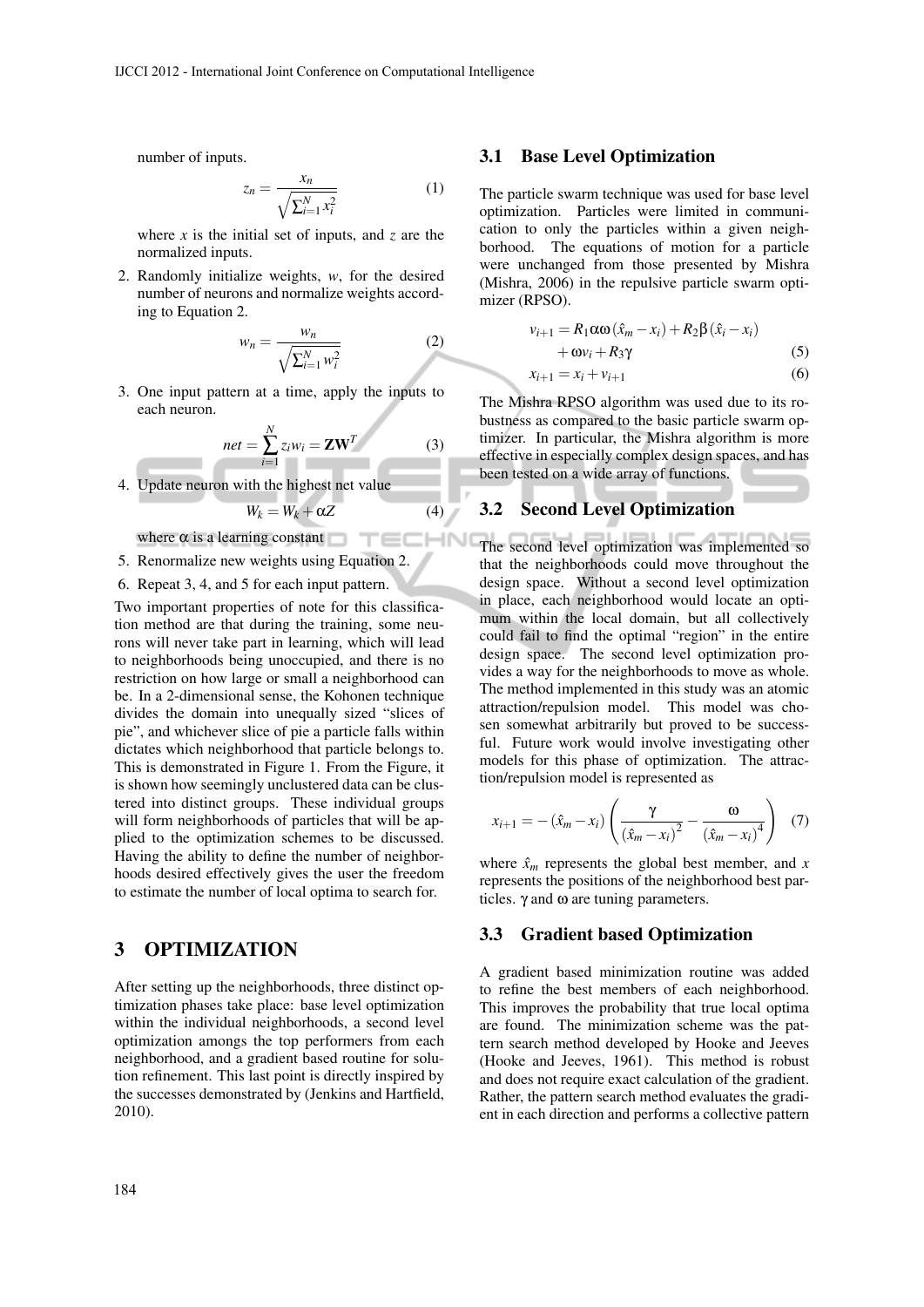

Figure 1: This Kohonen training example demonstrates 50 randomly distributed, unclustered particles separated into 4 distinct groups.

move in the direction of steepest descent. The pattern search method implemented into AAN based on the results observed by Jenkins and Hartfield (Jenkins and Hartfield, 2010). At the end of each base and second level maneuver, a pattern search is performed on the best performing members of each neighborhood.

### 4 RESULTS

Three test cases were performed with increasing complexity. The first test case is a simple 2-dimensional mathematical optimization problem that is unconstrained but fraught with numerous local optima. The second test case is a constrained tension/compression spring design problem with four input variables. The final case is a rocket motor design problem which presents numerous constraints, and is fraught with numerous local and global optima.

## 4.1 Case 1: Unconstrained Math Problem

The unconstrained math problem provides a validation that the optimization scheme works correctly. The answer is known beforehand, and can be verified quickly. In the case of classifying multiple optimal solutions, the unconstrained math problem still needs to be somewhat complex. Equation 8 results in the surface shown in Figure 2 which is fraught with numerous local minima and maxima.

$$
z = 25\left(\sin^2 x + \sin^2 y\right) + x^2 + y^2\tag{8}
$$

where *x* and *y* lie in the domain of  $[-5,5]$ . The surface has 8 local minima, 1 global minimum, 12 local maxima, and 4 global maxima. The global minimum lies at the origin with the global maxima at



Figure 2: Surface/Contour for unconstrained problem  $z =$  $25(\sin^2 x + \sin^2 y) + x^2 + y^2$ .

Table 1: Global and local minima, locations and output values.

| Minima Number      |      |      | Output |
|--------------------|------|------|--------|
| Global Minima      |      |      |        |
| Major Local Minima | $+3$ |      | ų.     |
| Major Local Minima |      | $+3$ | ۰. و   |
| Minor Local Minima | $+3$ | $+3$ |        |

the corners of the domain. Table 1 gives a listing of the global and local minima and their associated output. These locations will serve as comparison markers for the optimization performance. The difference between the major local optima and the minor local optima is the associated function cost. The minor local have a higher function cost than that of the major local minima, making finding them less of a priority. The optimizer was tested with 150 members in the population, with the desired number of optima found to be 9. For every iteration of the optimizer, the pattern search was performed twice on each of the top members of the neigbhorhoods, with an inspection range of 5% of the domain in each direction. The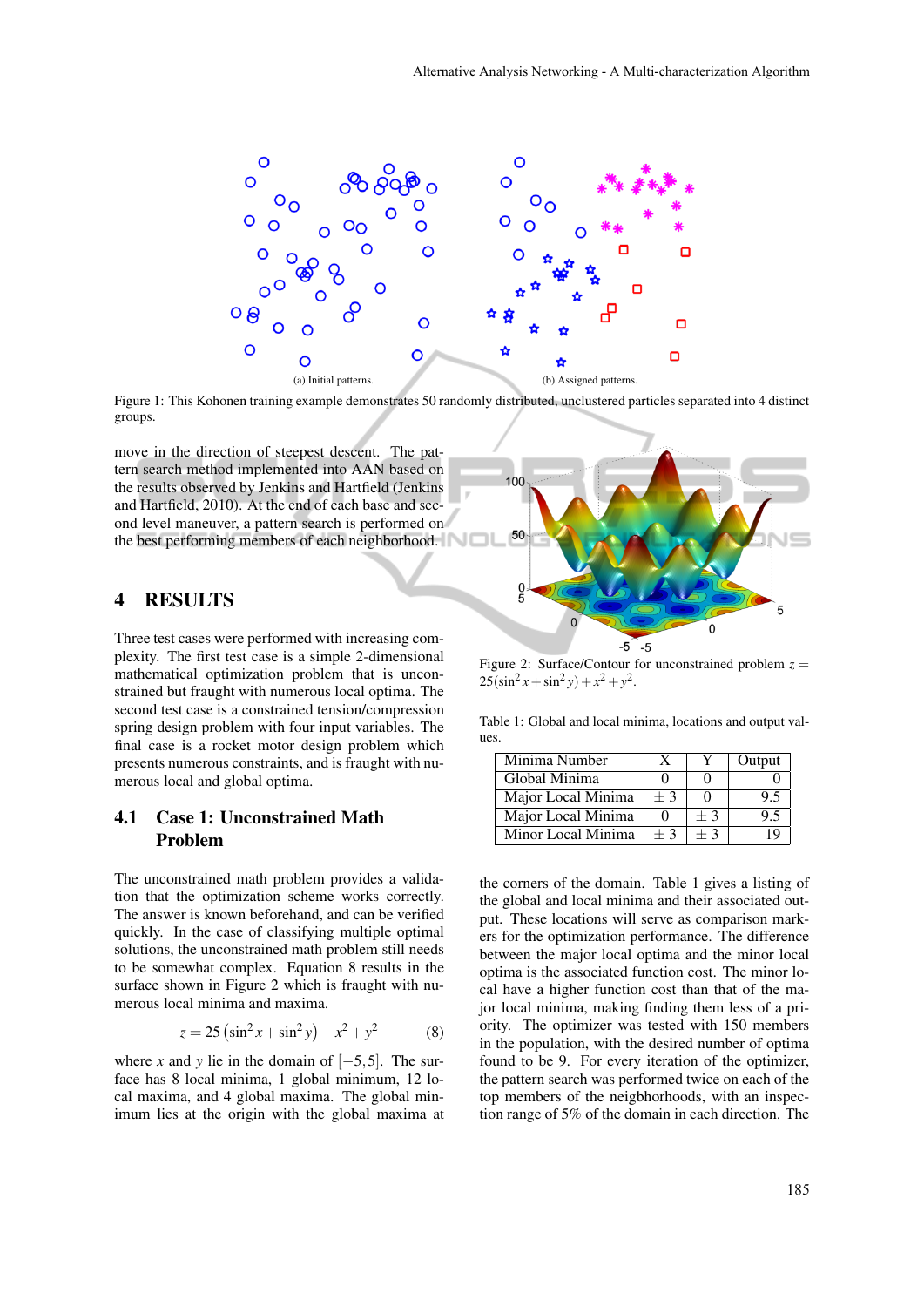| Minima Found | %      | <b>Total Found</b> | $\mathcal{O}_D$ |
|--------------|--------|--------------------|-----------------|
| 2 Major      | $97\%$ |                    | 93%             |
| 3 Major      | 77%    |                    | 62%             |
| 2 Minor      | 62%    |                    | 27%             |
| 3 Minor      | 19%    |                    |                 |

Table 2: Final results for the unconstrained math problem.

tuning parameters for the particle swarm were all set to 0.3. The optimizer iteration limit was set to 25. This run was repeated 100 times to gauge how well the optimizer performs at identifying all local minima near the global minimum. Table 2 gives the statistics from the 100 runs. The global minimum was found in every run. From Table 2, the minor local minima were found less often than the major local minima. This was expected because as the solution develops, the major local minima draw particles at minor local minima away due to their lower function cost. It was expected that finding 3 of the 4 minor local minima should not happen nearly as often as finding 3 out of the 4 major local minima. The optimizer will always favor local minima with a better function cost over others because the second level optimization scheme will draw the neighborhoods toward the global minimum. Also from Table 2, five minima were found 93% of the time. Although not listed, at least four minima were found in every run, including the global minima in every run. This example demonstrates the optimizer's ability to simultaneuosly seek out local optima but also jump from minor local optima to major local optima and global optima. Demonstrating this ability is a major step forward from a conventional optimizer, which is capable of either only finding global optima or only finding local optima, toward an optimizer that can do both, and in some cases simultaneously.

# 4.2 Case 2: Tension/Compression Spring Design

The tension/compression spring design problem has been optimized previously by Coello (Coello Coello, 2000) and Hu et al. (Hu et al., 2003). This problem represents a highly constrained engineering design problem for which the near optimal solution has been reported already. There have been no reported local optima to the problem. Mathematically, the spring design problem is formalized as minimization of the weight of a tension compression spring via Equation 9

$$
f(\mathbf{X}) = (N+2)Dd^2\tag{9}
$$

where  $D$  is the mean coil diameter,  $d$  is the wire diameter, and *N* is the number of active coils. The spring

Coello | Hu et. al | This paper d .05148 .05146 .05000<br>D .35166 .35138 .34749 D .35166 .35138 N 11.63 11.60 11.13<br>G(1) - .00333 6.84e-9 - .04163  $-0.00333$  6.84e-9  $-0.04163$  $\overline{G(2)}$  -.07397 -.07390 -.00354 G(3)  $-4.026$   $-4.0431$   $-4.2216$  $\overline{G(4)}$  -.7312 -.73143 -.73500  $f(X)$  .01270 .01266 .01141

Table 3: Constrained tension/compression spring results.

design is subject to the following constraints.

$$
G(1) = 1 - \frac{D^3 N}{71785d^4} \le 0
$$
  
\n
$$
G(2) = \frac{4D^2 - dD}{12566(Dd^3 - d^4)} + \frac{1}{5108d^2} \le 0
$$
  
\n
$$
G(3) = 1 - \frac{140.45d}{D^2d} \le 0
$$
  
\n
$$
G(4) = \frac{D + d}{1.5} - 1 \le 0
$$

Because no local optima exist for this problem, the end goal for the optimizer should be to find the single global optima which meets the constraints. The optimizer was executed using 150 members with 150 generations with 4 neighorhoods. The final results given by Coello and Hu et al. are presented along side the results for this study in Table 3. The optimizer developed in this study was able to retain the ability to find the global optimum (and as it turns out, a better answer for this problem than previously reported) when no local optima exist despite the highly constrained design space, demonstrating the communication ability available between the neighborhoods.

#### 4.3 Solid Rocket Motor Design Problem

The solid rocket motor design problem is associated with a highly complex design space typical of what would be observed in a real world engineering design scenario. The solid rocket motor program uses 9 geometric variables to describe a solid rocket motor. The specific geometric inputs used for this study are described in full detail in (Ricciardi, 1992; Hartfield et al., 2004). The goal for the optimizer in this case study was to find as many motor geometries that produces 300 psi pressure for 20 seconds exactly as possible. The performance metric for this problem is the RMS error between the output pressure-time profile and the neutral 300 psi-20 second curve desired. This is a common solid rocket motor problem but presents a number of challenges. There are a total of nine independent variables, making the design space complex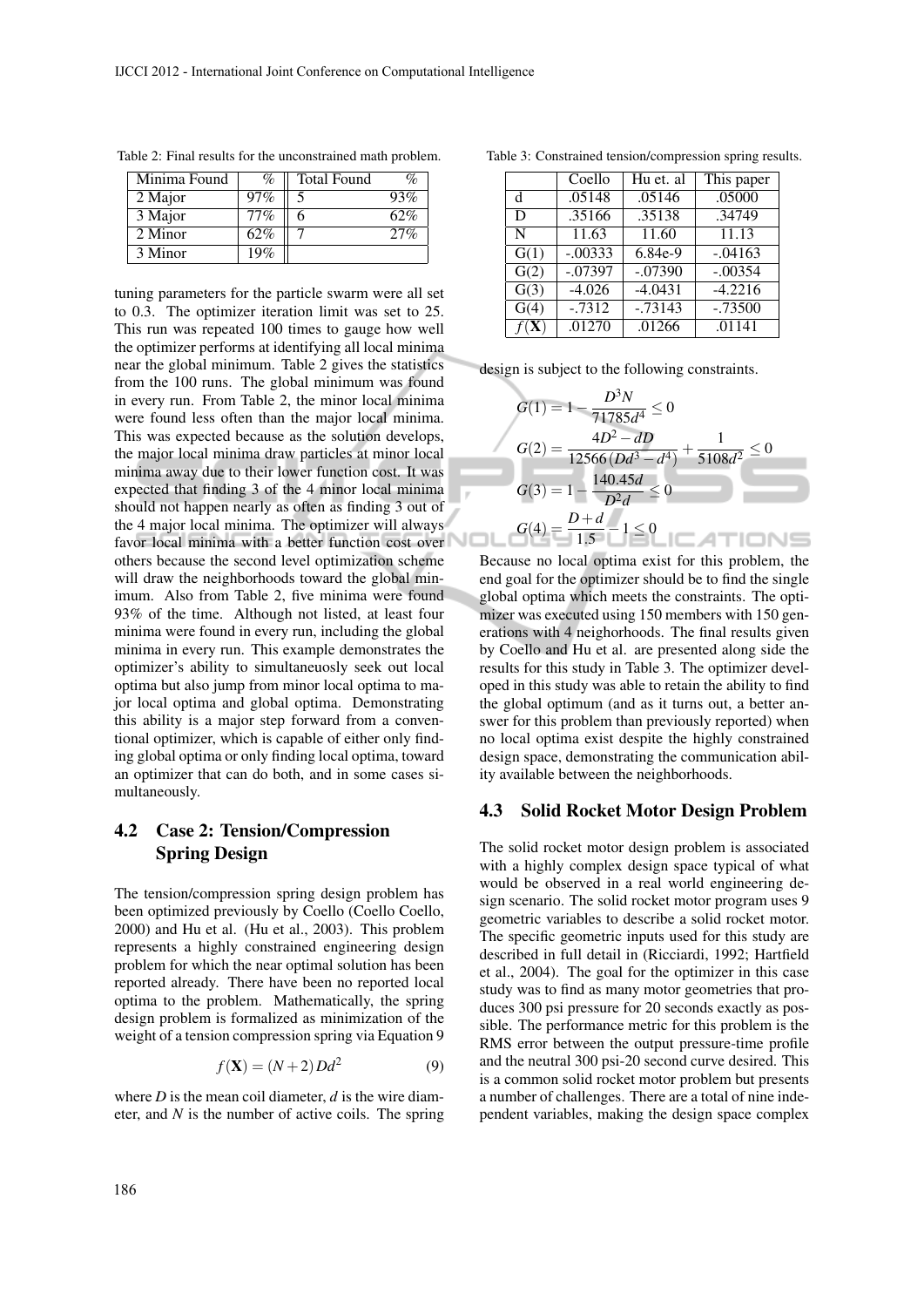

Figure 3: Pressure-time profile for four distinct solutions from solid rocket motor optimization.



Figure 4: Motor geometries 1-4 based on 9 independent variables.